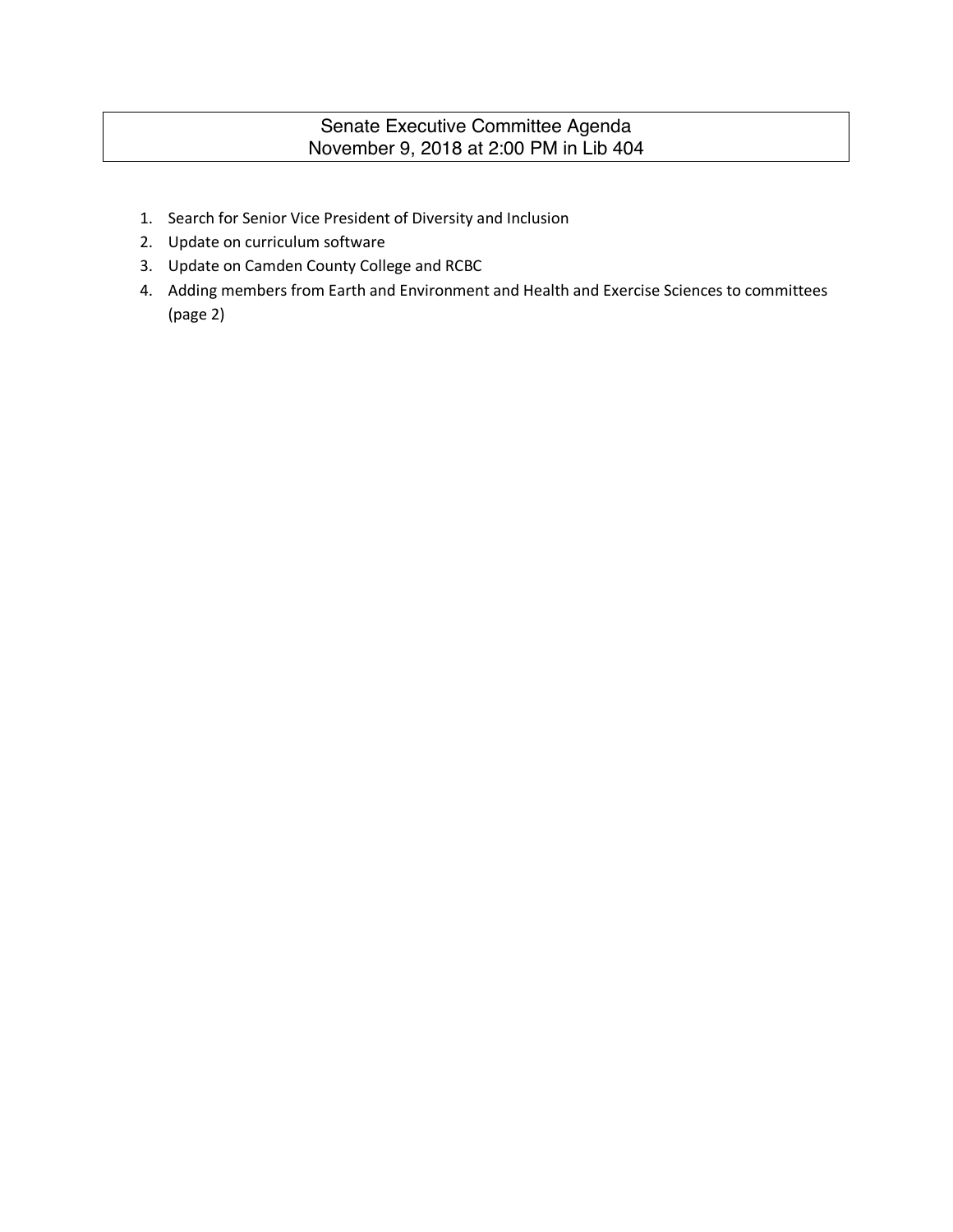# **Proposed Changes to Senate Committees**

## **Academic Integrity**

Currently: *9 Faculty (to include at least 1 representative from each College) and 2 from the College of Humanities & Social Sciences and 1 from the College of Science & Mathematics.*

Proposed:

*12 Faculty (to include 1 representative from each College and the Schools of both Earth and Environment and Health and Exercise Sciences, and 2 representatives from the College of Humanities & Social Sciences*)

#### **Academic Policies and Procedures**

Currently: *8 Faculty (to include 1 representative from each College)*

Proposed: *11 Faculty (to include 1 representative from each College and the Schools of both Earth and Environment and Health and Exercise Sciences)*

#### **Campus Aesthetics and Environmental Concerns**

| Currently: | 8 Faculty<br>2 Professional Staff<br>1 Administrator<br>3 Additional Faculty and/or 3 Professional Staff<br>1 CWA Rep<br>1 IFPTE#195 Rep<br>1 AFT Rep<br>3 SGA Reps |
|------------|---------------------------------------------------------------------------------------------------------------------------------------------------------------------|
| Proposed:  | 11 Faculty                                                                                                                                                          |

*2 Professional Staff 1 Administrator 3 Additional Faculty and/or 3 Professional Staff 1 CWA Rep 1 IFPTE#195 Rep 1 AFT Rep 3 SGA Reps*

#### **Career Development**

| Currently: | 8 Faculty (one from each College) |
|------------|-----------------------------------|
|            | 1 Librarian                       |
|            | 1 AFT Rep                         |
|            | 1 Professional Staff              |
|            |                                   |

Proposed: *11 Faculty (one from each College and the Schools of both Earth and Environment and*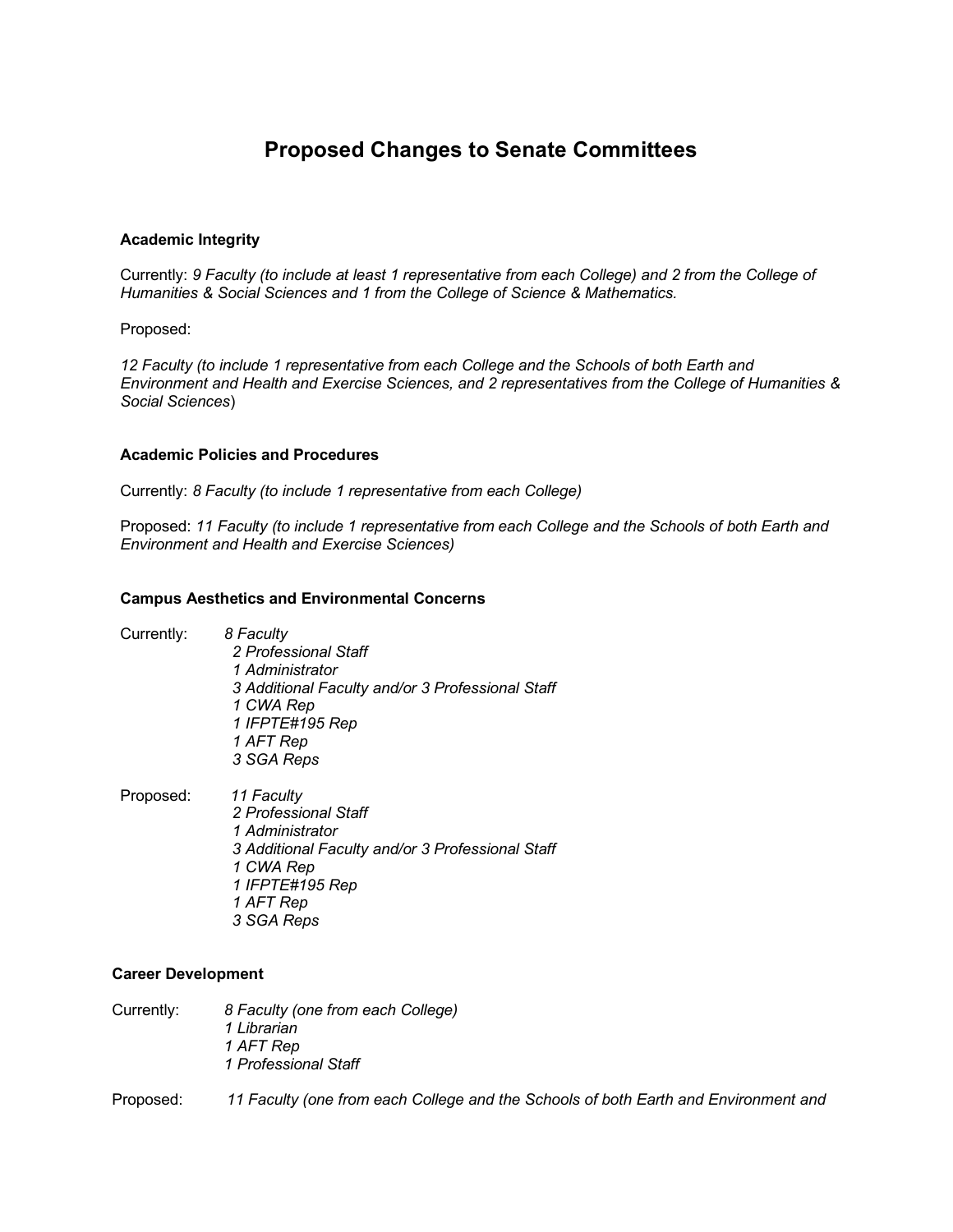*Health and Exercise Sciences) 1 Librarian 1 AFT Rep 1 Professional Staff*

# **Committee on Committees**

Currently: *5 Faculty and/or 5 Professional Staff 1 AFT Rep*

Proposed: No changes

### **Graduate Education and Global Learning and Partnerships**

| Currently: | 8 faculty (to include at least 1 representative from each College) |  |
|------------|--------------------------------------------------------------------|--|
|            | 2 Professional Staff                                               |  |
|            | 2 SGA Reps                                                         |  |
|            | 2 Graduate Students                                                |  |
|            | 1 Rowan Global Rep                                                 |  |
|            | 1 AFT Rep                                                          |  |
|            |                                                                    |  |

Proposed: *11 Faculty (one from each College and the Schools of both Earth and Environment and Health and Exercise Sciences)* 2 Professional Staff 2 SGA Reps 2 Graduate Students 1 Rowan Global Rep 1 AFT Rep

#### **Diversity**

| Currently: | 10 Faculty, Librarians and/or Professional Staff                            |  |  |
|------------|-----------------------------------------------------------------------------|--|--|
|            | 1 Central Administrator                                                     |  |  |
|            | 1 AFT Representative                                                        |  |  |
|            | 1 CWA Representative                                                        |  |  |
|            | 1 IFPTE #195 Representative                                                 |  |  |
|            | 3 SGA Representatives                                                       |  |  |
| Proposed:  | 12 Faculty, Librarians and/or Professional Staff<br>1 Central Administrator |  |  |

- 1 AFT Representative
- 1 CWA Representative
- 1 IFPTE #195 Representative
- 3 SGA Representatives

#### **Intercollegiate athletics**

Currently: *Co-Chairs: 1 appointed by Senate 1 appointed by University President 4 Administrators (one is Co-Chair) 8 Faculty (one from each college)*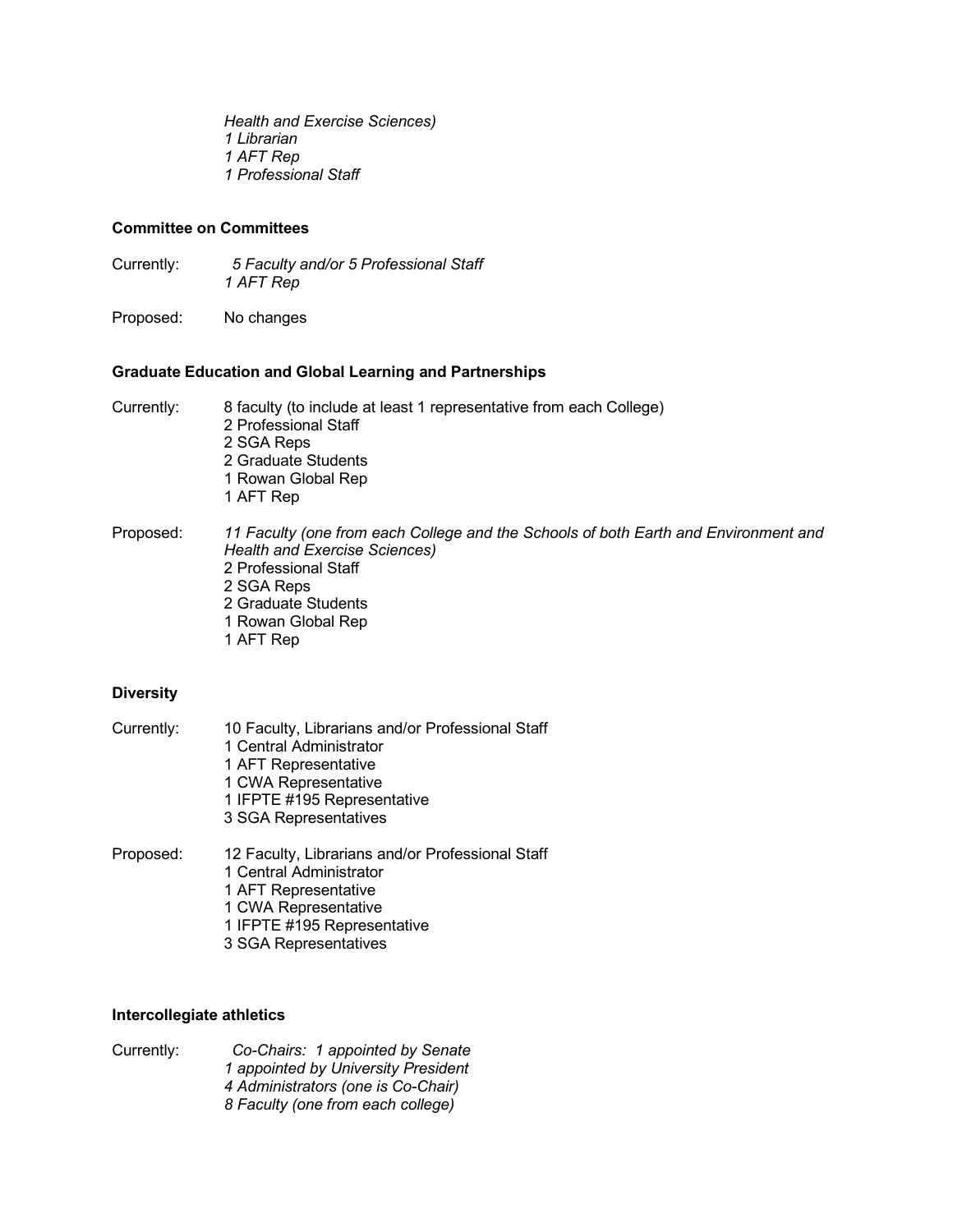|           | 1 Director of Athletics<br>2 Professional Staff<br>2 SGA Reps<br>1 AFT Rep                                                                                                                                                            |
|-----------|---------------------------------------------------------------------------------------------------------------------------------------------------------------------------------------------------------------------------------------|
| Proposed: | Co-Chairs: 1 appointed by Senate<br>1 appointed by University President<br>4 Administrators (one is Co-Chair)<br>11 Faculty (one from each College and the Schools of both Earth and Environment and<br>Health and Exercise Sciences) |
|           | Director of Athletics                                                                                                                                                                                                                 |
|           | 2 Professional Staff                                                                                                                                                                                                                  |
|           | 2 SGA Reps                                                                                                                                                                                                                            |
|           | 1 AFT Rep                                                                                                                                                                                                                             |

# **Learning Outcomes Assessment**

| Currently: | Note: Committee Chair is not calculated in committee total.                                                          |  |  |
|------------|----------------------------------------------------------------------------------------------------------------------|--|--|
|            | 8 Faculty (one from each College)                                                                                    |  |  |
|            | 1 Curriculum Committee Rep                                                                                           |  |  |
|            | 1 Institutional Research (non-voting) Rep                                                                            |  |  |
|            | 1 AFT Rep                                                                                                            |  |  |
|            | 1 Professional Staff                                                                                                 |  |  |
|            | 1 Academic Policies/Procedures Committee Rep                                                                         |  |  |
|            | 2 SGA Reps                                                                                                           |  |  |
| Proposed:  | Note: Committee Chair is not calculated in committee total.                                                          |  |  |
|            | 11 Faculty (one from each College and the Schools of both Earth and Environment and<br>Health and Exercise Sciences) |  |  |
|            | 1 Curriculum Committee Rep                                                                                           |  |  |
|            | 1 Institutional Research (non-voting) Rep                                                                            |  |  |
|            | 1 AFT Rep                                                                                                            |  |  |
|            | 1 Professional Staff                                                                                                 |  |  |
|            | 1 Academic Policies/Procedures Committee Rep                                                                         |  |  |
|            | 2 SGA Reps                                                                                                           |  |  |

#### **Professional Ethics and Welfare**

Currently: *10 Faculty and/or 10 Professional Staff 1 AFT Rep*

Proposed: No changes

# **Promotion**

- Currently: *8 Teaching Faculty (one from each College) 1 AFT Rep*
- Proposed: *11 Faculty (one from each College and the Schools of both Earth and Environment and Health and Exercise Sciences)*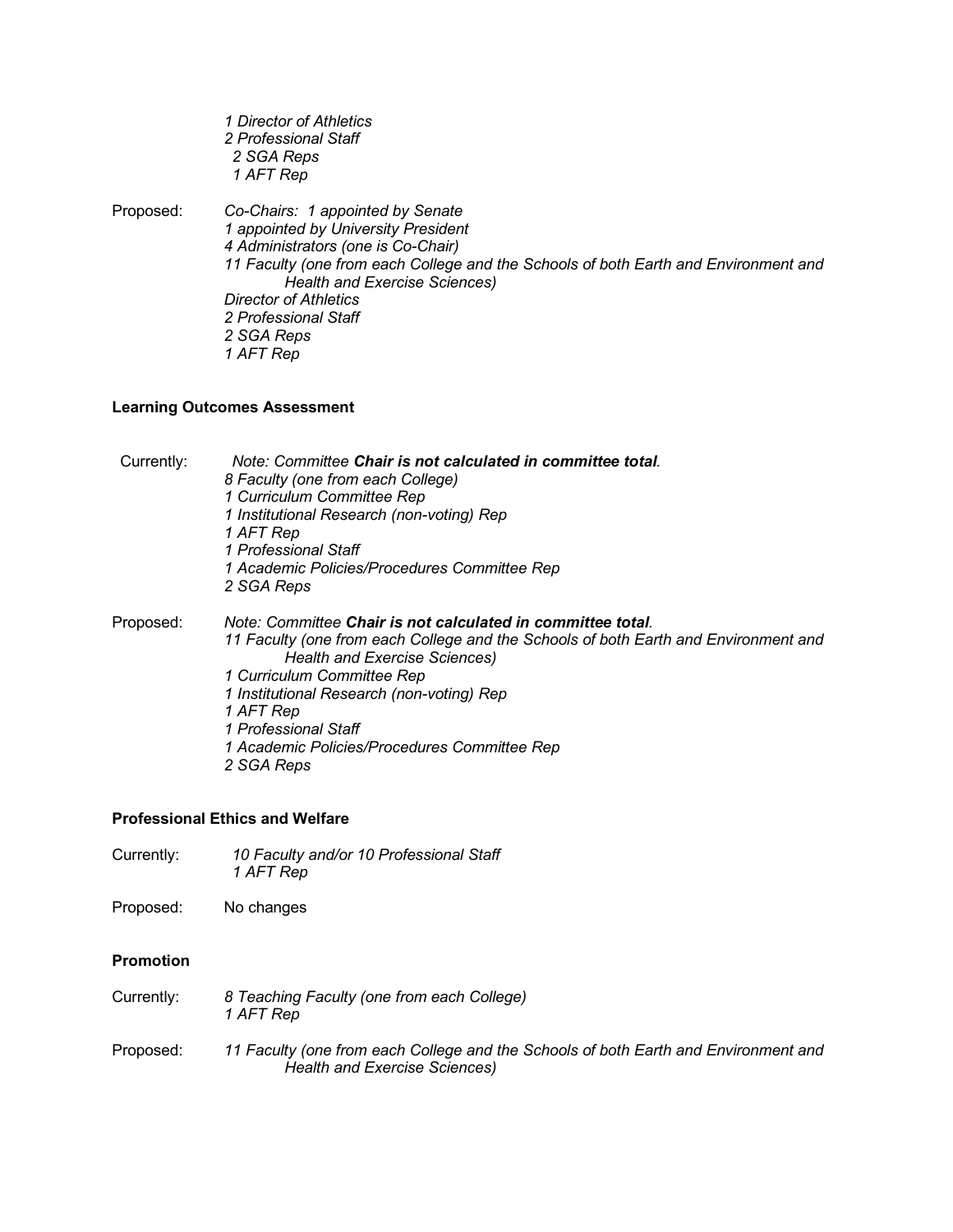# **Recruitment, Admission, and Retention**

Currently: *15 Faculty and/or 15 Professional Staff*

Proposed: No changes

#### **Research**

| Currently:                                                                                                                                                                                           | 8 Faculty (1 from each college)<br>5 additional Faculty from any college<br>3 Professional Staff<br>1 Librarian<br>1 AFT Rep<br>1 SGA Rep                                                                                      |
|------------------------------------------------------------------------------------------------------------------------------------------------------------------------------------------------------|--------------------------------------------------------------------------------------------------------------------------------------------------------------------------------------------------------------------------------|
| Proposed:                                                                                                                                                                                            | 11 Faculty (one from each College and the Schools of both Earth and Environment and<br>Health and Exercise Sciences)<br>5 additional Faculty from any college<br>3 Professional Staff<br>1 Librarian<br>1 AFT Rep<br>1 SGA Rep |
| <b>Rowan Core</b>                                                                                                                                                                                    |                                                                                                                                                                                                                                |
| Note: Committee Chair is not calculated in committee total.<br>Currently:<br>2 College of Business faculty<br>2 College of Communication and Creative Arts faculty<br>2 College of Education faculty |                                                                                                                                                                                                                                |

- 2 College of Education faculty
- 2 College of Engineering faculty 2 College of Performing Arts faculty
- 2 College of Humanities and Social Sciences faculty
- 
- 2 College of Science and Mathematics faculty
- 1 School of Earth and the Environment faculty
- 2 SGA Reps
- 2 Professional Staff Advisors
- 1 AFT Rep
- 1 Librarian

Proposed: *11 Faculty (one from each College and the Schools of both Earth and Environment and Health and Exercise Sciences)*

- *2 Professional Staff Advisors*
- *1 Librarian (1 member)*
- *1 AFT Representative*
- *2 additional faculty members (any college)*

# **Sabbatical Leave**

Currently: *8 Faculty and/or Professional Staff 3 Faculty or Librarian 1 AFT Rep*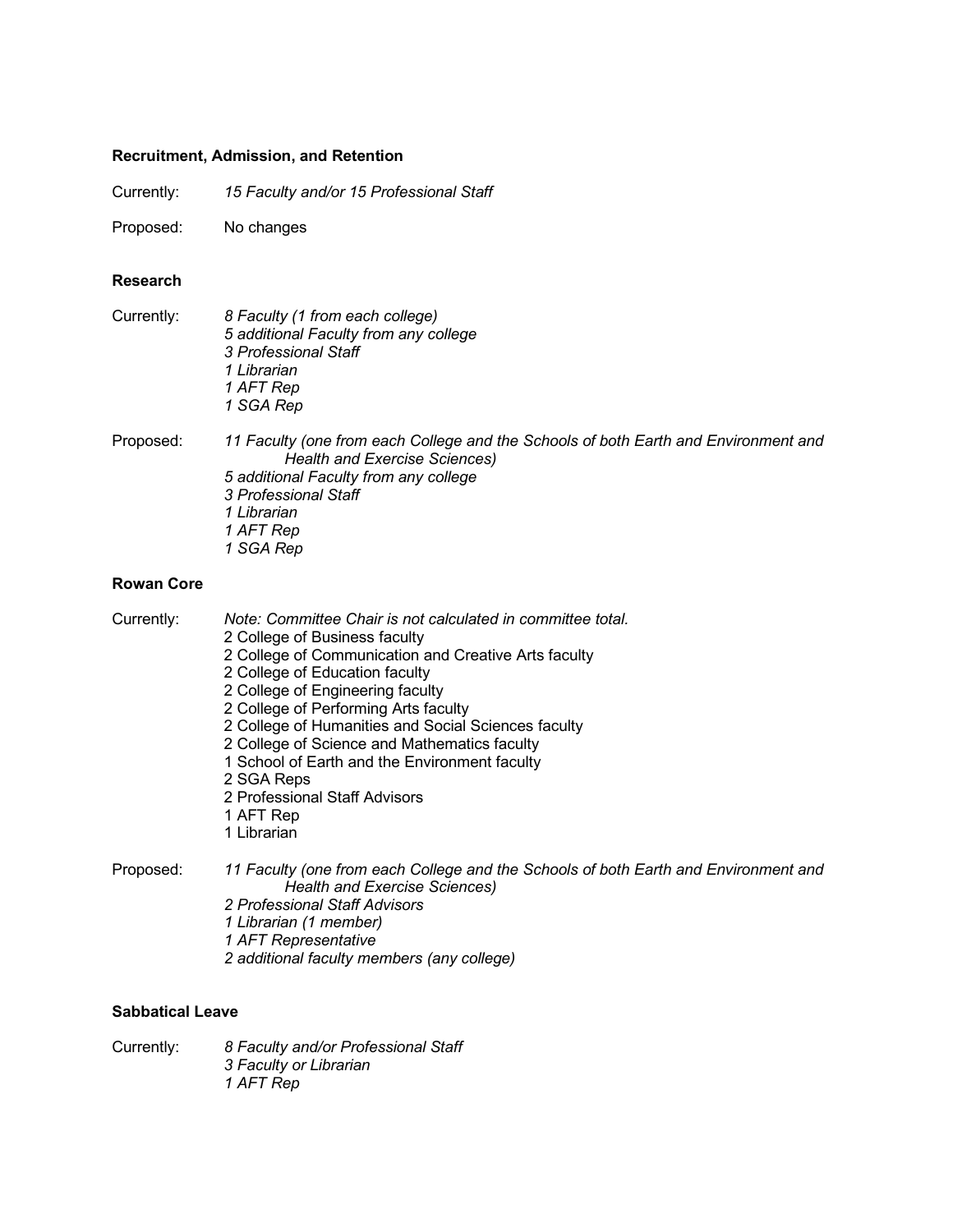Proposed: *11 Faculty (one from each College and the Schools of both Earth and Environment and Health and Exercise Sciences) 1 AFT Rep*

#### **Student Relations**

Currently: *10 Faculty and/or 10 Professional Staff 1 AFT Rep 1 CWA Rep 5 SGA Reps*

Proposed: No changes

### **Technological Resources**

| Currently: | 8 Faculty (1 from each college)       |
|------------|---------------------------------------|
|            | 5 additional Faculty from any college |
|            | 3 Professional Staff                  |
|            | 1 Librarian                           |
|            | 1 AFT Rep                             |
|            | 1 SGA Rep                             |
|            |                                       |
|            |                                       |

Proposed: *11 Faculty (one from each College and the Schools of both Earth and Environment and Health and Exercise Sciences) 3 Professional Staff 1 Librarian 5 additional faculty, librarians, or professional staff 1 AFT Rep 1 SGA Rep*

## **Tenure and Recontracting**

Currently: *16 Tenured Faculty (at least one from each College) 1 Librarian 3 Professional Staff 1 AFT Rep* Proposed: *16 Tenured Faculty (at least one from College and the Schools of both Earth and Environment and Health and Exercise Sciences) 1 Librarian 3 Professional Staff 1 AFT Rep*

# **University Budget and Planning**

Currently: *1 Executive Director of Budget & Planning serves as Co-Chair 1 Vice President of the Senate is required to serve on this committee (Membership Resolution #871204-3 & #890517-23) \*Committee co-chairs are not included in committee total 1 VP Administration/Finance 3 Professional Staff 9 Faculty –1 from each College, 1 additional faculty 1 Librarian*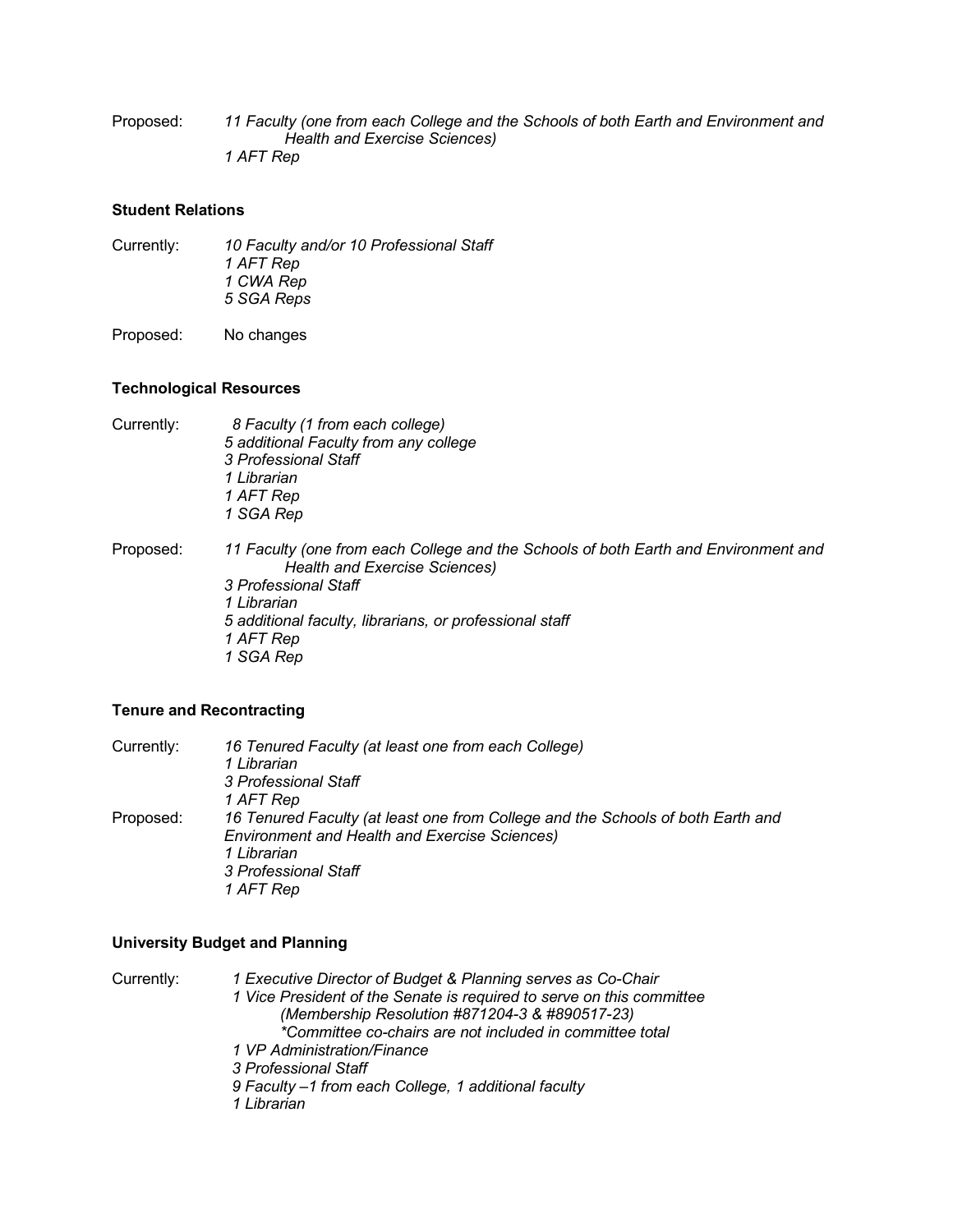*1 CWA Rep 1 IFPTE#195 Rep 1 AFT Rep 1 SGA Rep*

Proposed *1 Executive Director of Budget & Planning serves as Co-Chair*

*1 Vice President of the Senate is required to serve on this committee (Membership Resolution #871204-3 & #890517-23)*

- *\*Committee co-chairs are not included in committee total*
- *1 VP Administration/Finance*

*3 Professional Staff*

*12 Faculty (one from each College and the Schools of both Earth and Environment and Health and Exercise Sciences), 1 additional faculty*

*1 Librarian*

*1 CWA Rep*

*1 IFPTE#195 Rep*

*1 AFT Rep*

 *1 SGA Rep*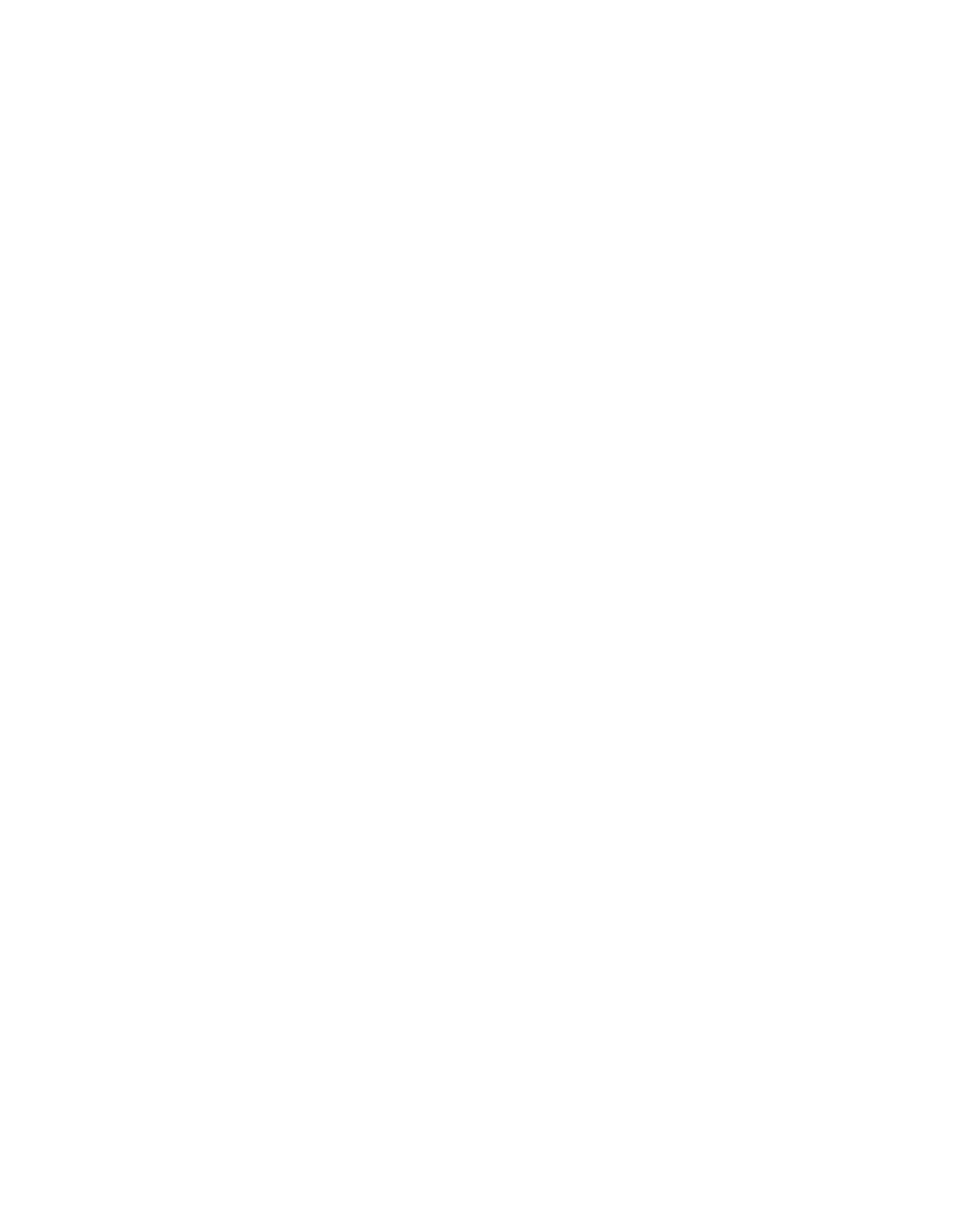# Term Attempt Hours > 17

*Data source: Enrollment Live Dashboard, downloaded 11/5/2018 Values represent end-of-term quantities not census quantities Data include all students from all colleges/schools*

| <b>Academic Period</b> | <b>Distinct Students</b> | <b>Distinct Students</b><br><b>With Term</b> | Proportion<br><b>Students With</b><br><b>Term Attempt Hrs</b> | <b>Total Term</b><br><b>Attempt Hrs</b> |
|------------------------|--------------------------|----------------------------------------------|---------------------------------------------------------------|-----------------------------------------|
|                        |                          | <b>Attempt Hrs &gt; 17</b>                   | $>17$                                                         |                                         |
| 200640-Fall 2006       | 9,676                    | 827                                          | 8.5%                                                          | 121,605.0                               |
| 200720-Spring 2007     | 9,556                    | 890                                          | 9.3%                                                          | 118,786.0                               |
| 200740-Fall 2007       | 10,095                   | 800                                          | 7.9%                                                          | 128,078.5                               |
| 200820-Spring 2008     | 9,864                    | 810                                          | 8.2%                                                          | 122,964.0                               |
| 200840-Fall 2008       | 10,263                   | 796                                          | 7.8%                                                          | 131,176.0                               |
| 200920-Spring 2009     | 10,145                   | 720                                          | 7.1%                                                          | 126,202.5                               |
| 200940-Fall 2009       | 11,653                   | 778                                          | 6.7%                                                          | 144,963.0                               |
| 201020-Spring 2010     | 11,579                   | 717                                          | 6.2%                                                          | 139,913.0                               |
| 201040-Fall 2010       | 12,166                   | 708                                          | 5.8%                                                          | 148,456.5                               |
| 201120-Spring 2011     | 11,856                   | 724                                          | 6.1%                                                          | 143,058.5                               |
| 201140-Fall 2011       | 12,550                   | 719                                          | 5.7%                                                          | 153,023.5                               |
| 201220-Spring 2012     | 12,254                   | 835                                          | 6.8%                                                          | 148,174.0                               |
| 201240-Fall 2012       | 12,944                   | 805                                          | 6.2%                                                          | 159,611.5                               |
| 201320-Spring 2013     | 12,447                   | 831                                          | 6.7%                                                          | 151,833.0                               |
| 201340-Fall 2013       | 13,345                   | 768                                          | 5.8%                                                          | 163,454.0                               |
| 201420-Spring 2014     | 12,972                   | 777                                          | 6.0%                                                          | 156,622.5                               |
| 201440-Fall 2014       | 14,791                   | 754                                          | 5.1%                                                          | 181,198.0                               |
| 201520-Spring 2015     | 14,399                   | 789                                          | 5.5%                                                          | 172,903.5                               |
| 201540-Fall 2015       | 16,053                   | 771                                          | 4.8%                                                          | 198,075.5                               |
| 201620-Spring 2016     | 15,648                   | 832                                          | 5.3%                                                          | 188,595.0                               |
| 201640-Fall 2016       | 17,362                   | 785                                          | 4.5%                                                          | 217,572.0                               |
| 201720-Spring 2017     | 16,864                   | 877                                          | 5.2%                                                          | 205,553.5                               |
| 201740-Fall 2017       | 18,430                   | 821                                          | 4.5%                                                          | 231,483.0                               |
| 201820-Spring 2018     | 18,065                   | 979                                          | 5.4%                                                          | 219,941.5                               |
| 201840-Fall 2018       | 19,493                   | 852                                          | 4.4%                                                          | 240,750.0                               |